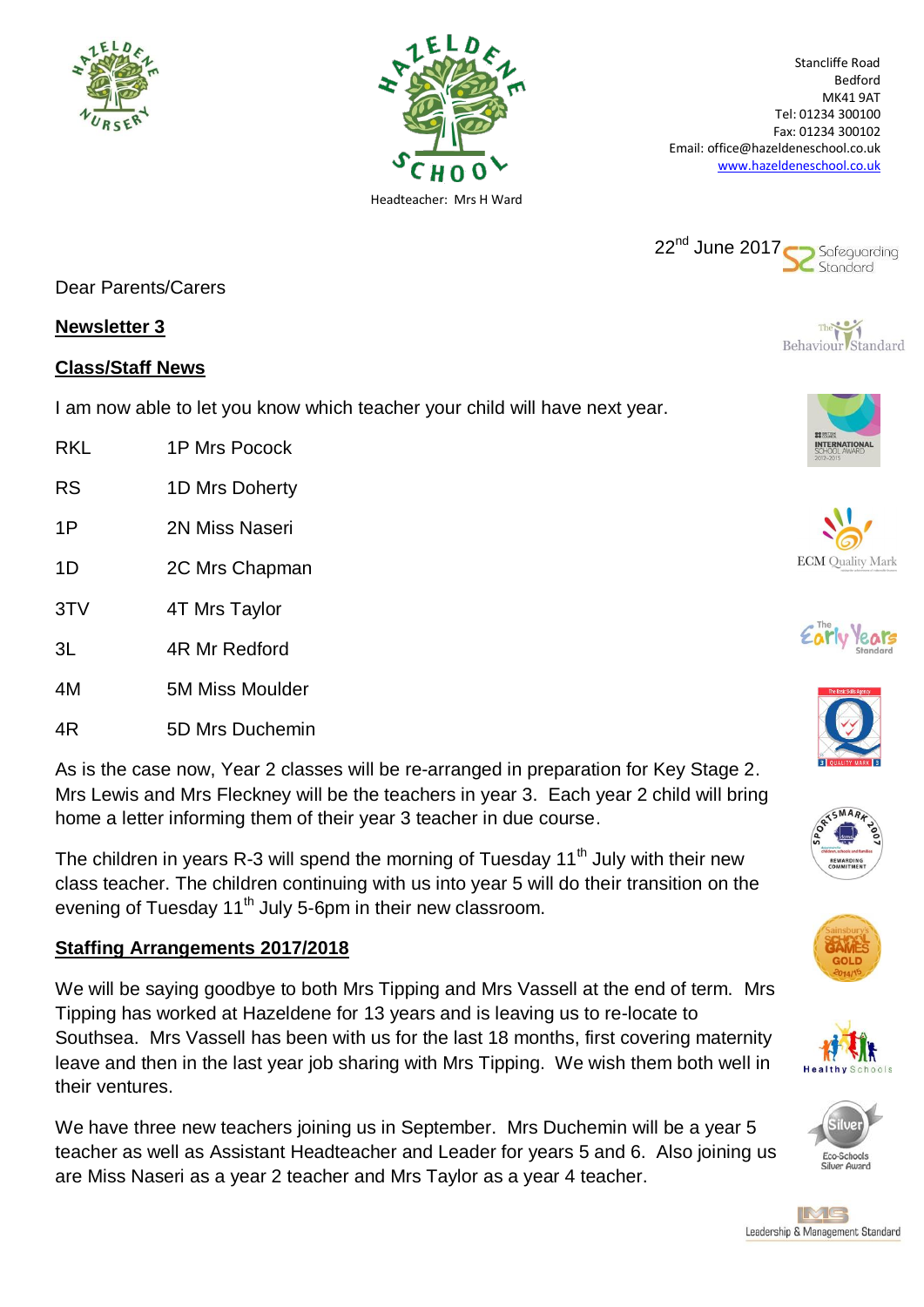The classes next year will be:

| Nursery    | <b>Miss Marlton</b> |
|------------|---------------------|
| <b>RS</b>  | <b>Mrs Sumner</b>   |
| <b>RKL</b> | Mrs Kilroy/Mrs Lowe |
| 1P         | <b>Mrs Pocock</b>   |
| 1D         | <b>Mrs Doherty</b>  |
| 2C         | Mrs Chapman         |
| 2N         | <b>Miss Naseri</b>  |
| 3L         | Mrs Lewis           |
| 3F         | Mrs Fleckney        |
| 4R         | Mr Redford          |
| 4T         | Mrs Taylor          |
| 5M         | <b>Miss Moulder</b> |
| 5D         | Mrs Duchemin        |

## **Building Work**

In preparation for years 5 and 6 the school will be undertaking various building projects over the course of the summer break. These include the removal of the ICT suite, hall enlargement, the re-location of the staff room and Learning Mentors room, new men's and disabled toilets as well as other jobs. As this needs to be started straight away so all work is finished in time for the new school year there may be some disruption from the start of July. We will be closing both the school library and ICT suite as both will need to be completely emptied. I appreciate that we have only just informed parents about the Reading Cloud run in conjunction with the library but we anticipate it being ready to start afresh in September.

## **Final Day Arrangements**

As you are aware the school finishes for the summer break on **Friday 21 st July**. As with Christmas the children can be collected from school early on this day should you wish to. We will of course be open until the end of the day as normal and the Care Club will still operate its normal times.

So as not to have one big rush of parents at the same time if you do want to collect your child early then please can you follow the times and places below.